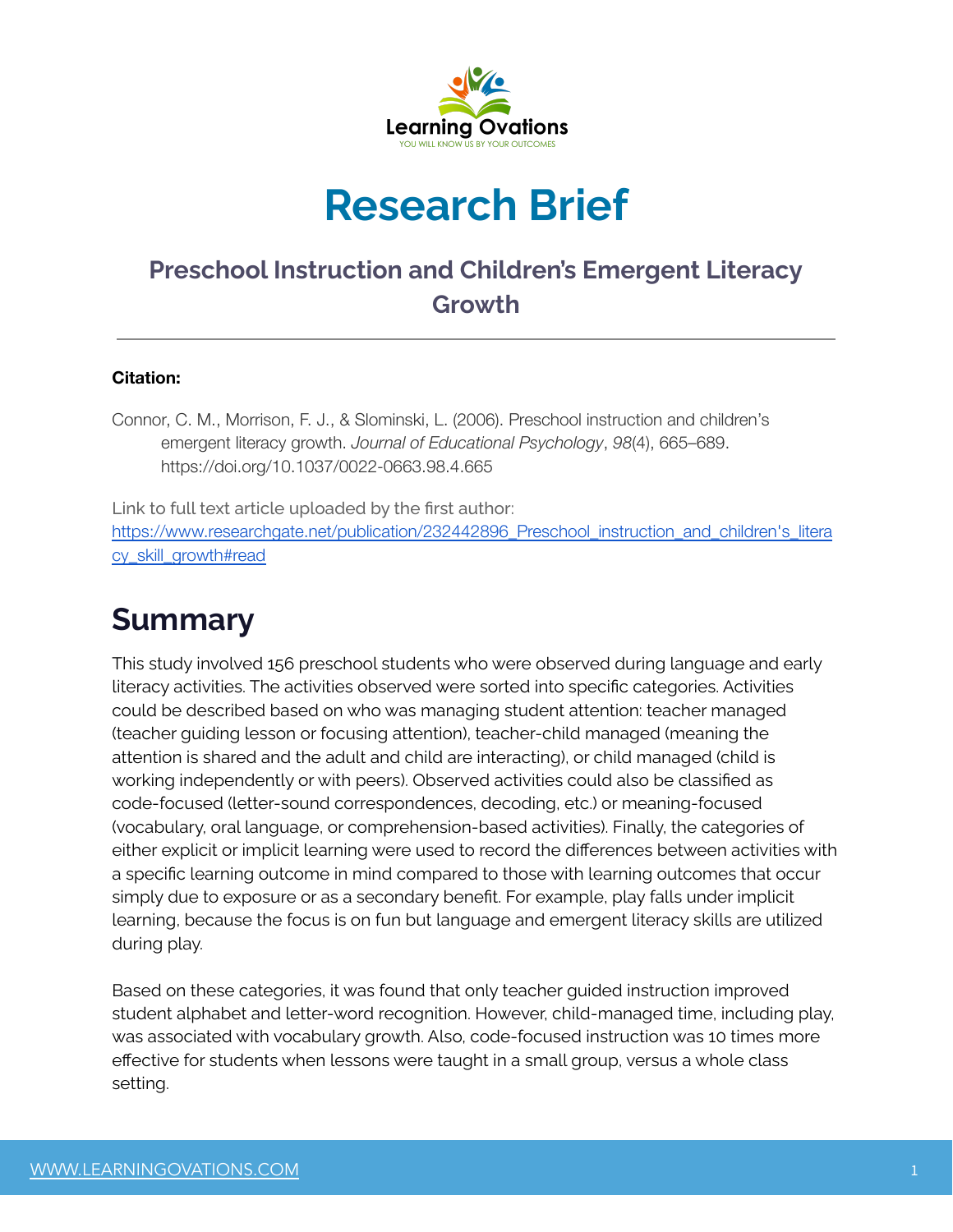

## **Results & Key Findings**

Preschools in this study were located in a single school district near a major midwestern city. The preschool students were, on average, 4 years old. The 156 students in this study were primarily white (82%) and only 10 parents reported speaking a language other than English at home. The instruction observed was provided by 25 teachers, some who taught both a morning and afternoon class. The classrooms were observed throughout the school year. Student literacy level was assessed using the Woodcock-Johnson III Tests of Achievement (using the Letter-Word Identification, and Picture Vocabulary subtests) and an alphabet task where students were asked to name all of the letters in the alphabet when shown a flashcard.

There were three main research questions for this study: a) what amount and type of literacy instruction occurs in a preschool class and how does it compare to other subject areas b) how do the literacy activities they engage in impact growth in alphabet knowledge, letter-word reading and vocabulary and c) how does students' initial skill level impact how different amount and types of instruction influence their overall growth in emergent literacy skills. The results from this study were calculated using statistical methods called hierarchical linear modeling.

#### **Key Findings:**

- 1. The amount of instruction time students spent on literacy varied greatly from classroom to classroom.
- 2. Time spent in emergent code-focused activities is associated with growth in alphabet and letter–word recognition skills.
- 3. Time in meaning-focused activities (e.g. book reading) is associated with growth in vocabulary skills.
- 4. Only teacher-managed activities were associated with alphabet and letter–word growth.
- 5. Child-managed experiences, including play, were also associated with vocabulary growth.
- 6. When code-focused instruction was given in a small group setting, it was approximately 10 times more effective compared to its classroom-level (whole-class) counterpart.
- 7. Incoming skills matter, and different students benefit more or less from specific lessons. Specifically, the impact or benefit of different activities varied, depending on the preschoolers' incoming vocabulary and emergent literacy levels.